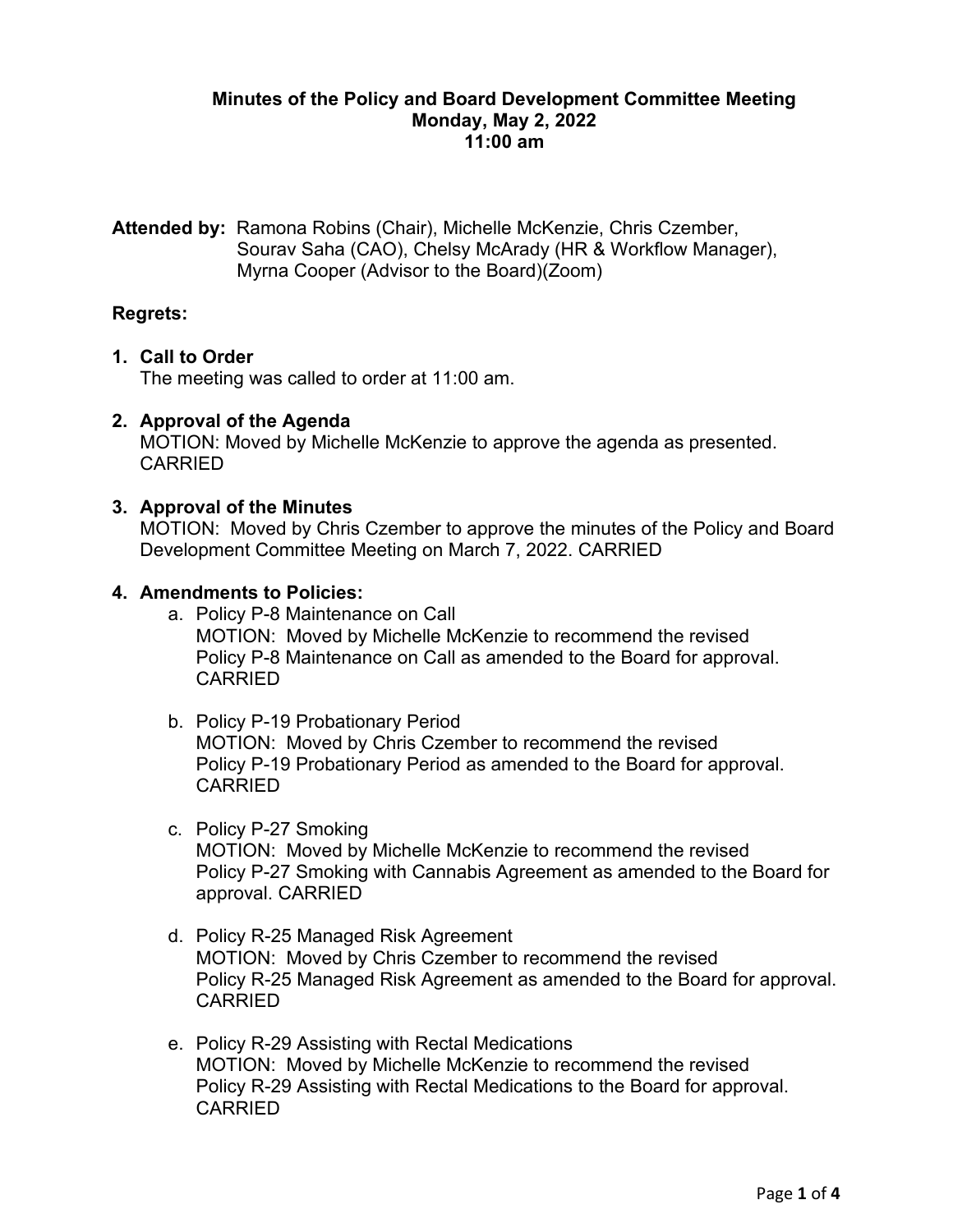- f. Policy R-39 Use of Incontinence Products MOTION: Moved by Chris Czember to recommend the revised Policy R-39 Use of Incontinence Products as amended to the Board for approval. CARRIED
- g. Policy R-40 Biomedical Biohazards Management MOTION: Moved by Michelle McKenzie to recommend the revised Policy R-40 Biomedical Biohazards Management to the Board for approval. CARRIED
- h. Policy R-44 Palliative/End of Life Care MOTION: Moved by Chris Czember to recommend the revised Policy R-44 Palliative/End of Life Care as amended to the Board for approval. CARRIED
- i. Policy R-47 Allergies MOTION: Moved by Michelle McKenzie to recommend the revised Policy R-47 Allergies be tabled for further clarification from Heather Armstrong. CARRIED
- j. Policy R-48 Health Care Aide Competency MOTION: Moved by Chris Czember to recommend the revised Policy R-48 Health Care Aide Competency to the Board for approval. CARRIED
- k. Policy R-49 Pain Management MOTION: Moved by Michelle McKenzie to recommend the revised Policy R-49 Pain Management as amended to the Board for approval. CARRIED
- l. Policy R-51 Falls MOTION: Moved by Chris Czember to recommend the revised Policy R-51 Falls to the Board for approval. CARRIED
- m. Policy H-1 Health & Safety MOTION: Moved by Michelle McKenzie to recommend the revised Policy H-1 Health & Safety as amended to the Board for approval. CARRIED
- n. Policy H-4 Health & Safety Committee & Workplace Representatives MOTION: Moved by Chris Czember to recommend the revised Policy H-4 Health & Safety Committee & Workplace Representatives to the Board for approval. CARRIED
- o. Policy H-7 Working Alone MOTION: Moved by Michelle McKenzie to recommend the revised Policy H-7 Working Alone to the Board for approval. CARRIED
- p. Policy H-9 Workplace Violence MOTION: Moved by Michelle McKenzie to recommend the revised Policy H-9 Workplace Violence be tabled for further information. CARRIED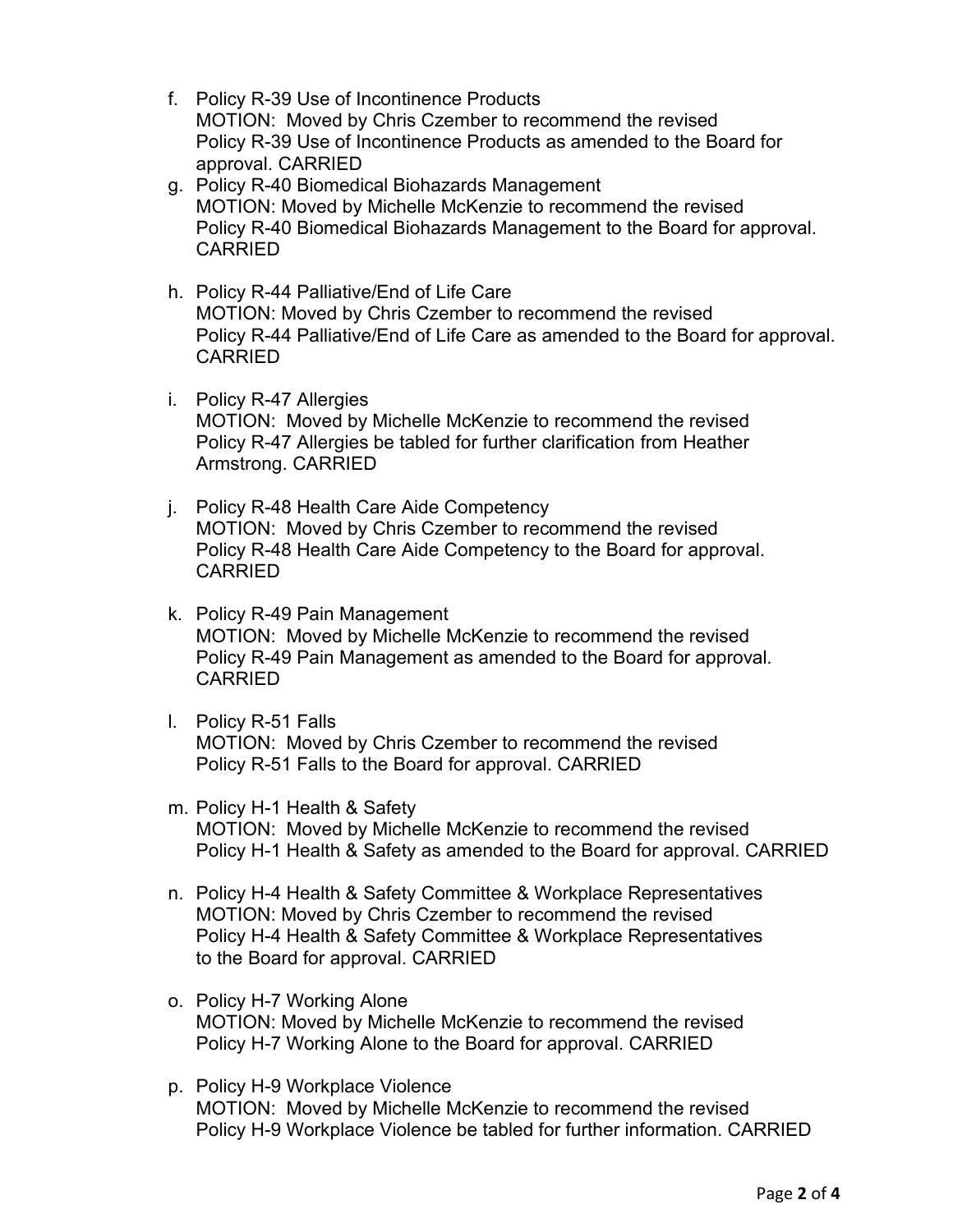- q. Policy H-10 Protection of Others in the Vicinity of the Worksite MOTION: Moved by Chris Czember to recommend the revised Policy H-10 Protection of Others in the Vicinity of the Worksite to the Board for approval. CARRIED
- r. Policy H-50 Incident / Accident Reporting & Investigation MOTION: Moved by Michelle McKenzie to recommend the revised Policy H-50 Incident / Accident Reporting & Investigation to the Board for approval. CARRIED
- s. Policy H-70 Hazard Evaluation According to Risk MOTION: Moved by Chris Czember to recommend the revised Policy H-70 Hazard Evaluation According to Risk to the Board for approval. CARRIED
- t. Policy H-82 Field Level Hazard Assessment MOTION: Moved by Michelle McKenzie to recommend the revised Policy H-82 Field Level Hazard Assessment as amended to the Board for approval. CARRIED

### **5. New Policies:**

- a. Policy H-91 Hazard Assessment MOTION: Moved by Chris Czember to recommend the new Policy H-91 Hazard Assessment to the Board for approval. CARRIED
- b. Policy H-92 Preventative Maintenance MOTION: Moved by Michelle McKenzie to recommend the new Policy H-92 Preventative Maintenance to the Board for approval. CARRIED
- c. Policy H-93 Harassment Prevention MOTION: Moved by Chris Czember to recommend the new Policy H-93 Harassment Prevention to the Board for approval. CARRIED
- d. Policy H-94 Contractor Health & Safety Obligations MOTION: Moved by Michelle McKenzie to recommend the new Policy H-94 Contractor Health & Safety Obligations to the Board for approval. CARRIED
- e. Policy H-95 Contractor Safety MOTION: Moved by Chris Czember to recommend the new Policy H-95 Contractor Safety to the Board for approval. CARRIED
- f. Policy H-96 Multiple Employers & Self-Employed MOTION: Moved by Michelle McKenzie to recommend the new Policy H-96 Multiple Employers & Self-Employed as amended to the Board for approval. CARRIED